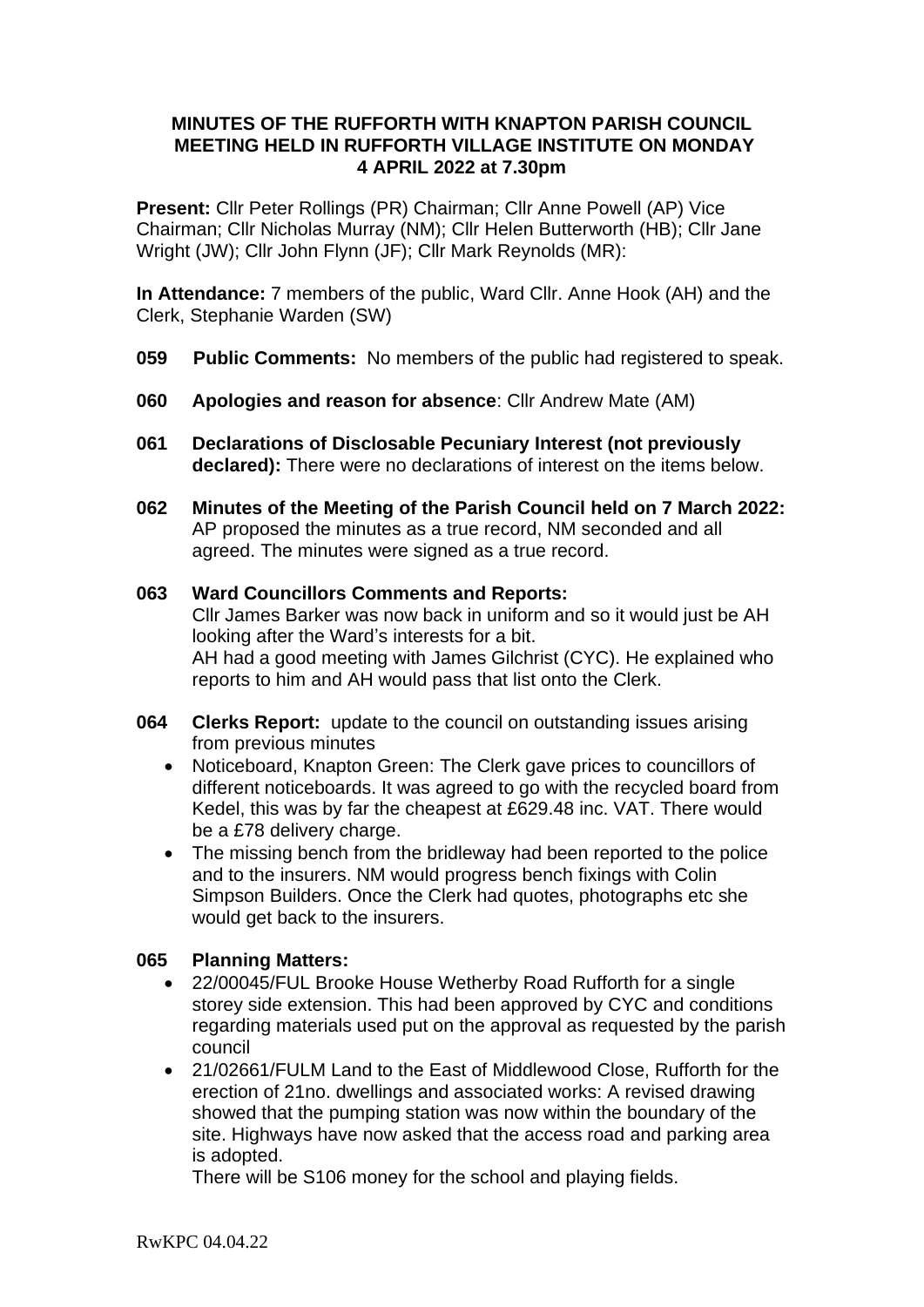Surface water will be taken away to the East of the site in the opposite direction to Middlewood Close. Yorkshire Water were still not objecting to the plans for foul water despite letters from the parish. It is their professional opinion that the discharge rates pumped from the 21 houses is not a significant addition. The PC position is that the system is currently inadequate but without further detailed evidence of exact timing and frequency of issues it will be difficult to progress further. The additional access to the rear of the school: Highways were prepared to put in an additional access off the extension to Middlewood Close but school governors and the Head were unhappy as there would be no direct line of vision to children entering or exiting at that point. School Governors thanked the parish council for the work they had put in to getting a rear access to the school.

- 21/01307/FUL Ash Farm Yard Bradley Lane Rufforth for storage of scaffolding (use class B8): Approved but conditions asked for by the PC were put in place that meant the barn could not be used for any other use class B use without a new planning application, that storage activity be kept within the building and hours of operation confined.
- 22/00126/FUL 9 Portal Road York for single storey side/rear extension to garage: this had been approved by CYC with conditions including the materials used.
- York Local Plan update: The York Local Plan had been postponed for a few weeks because of health issues of one of the Inspectors but a new date has been set.

| a) The following payments were ratified after NM proposed them and MR |          |
|-----------------------------------------------------------------------|----------|
| seconded and all agreed:                                              |          |
| Clerk: March salary + burial fees + back pay                          | £ 774.31 |
| Clerk for last $\frac{1}{4}$ expenses                                 | £ 145.97 |
| HMRC for last 1/4 PAYE                                                | £ 121.18 |
| Clerk for renewal of Brightpay                                        | £ 70.80  |
| AJT Garden Services for Grass Cutting                                 | £ 170.00 |
| The following payment was agreed to be paid:                          |          |
| <b>YLCA Subs</b>                                                      | £ 421.00 |
| HMRC for last 1/4 PAYE                                                | £ 121.18 |
| b) Payments Received:                                                 |          |
| Invoice 252 for child NBG plot                                        | £ 450.00 |
| Invoice 254 for 1 NBG plot + 1 interment                              | £1200.00 |
| <b>Ward Grant for Allotment Shed</b>                                  | £5000.00 |
| Invoice 255 Interment fee.                                            | £ 400.00 |
| <b>VAT</b> reclaim                                                    | £1067.70 |
| CYC Double taxation payment                                           | £ 660.00 |
| c) Funds Available:                                                   | £4113.26 |

# **067 Burial Grounds:**

**066 Finance:** Monthly report

a) Report on Burials: There was to be a purchased plot NBG burial on 14 April and an NBG ploy and interment on 19 April.

b) Maintenance in Burial Grounds: HB had treated all the benches with teak oil,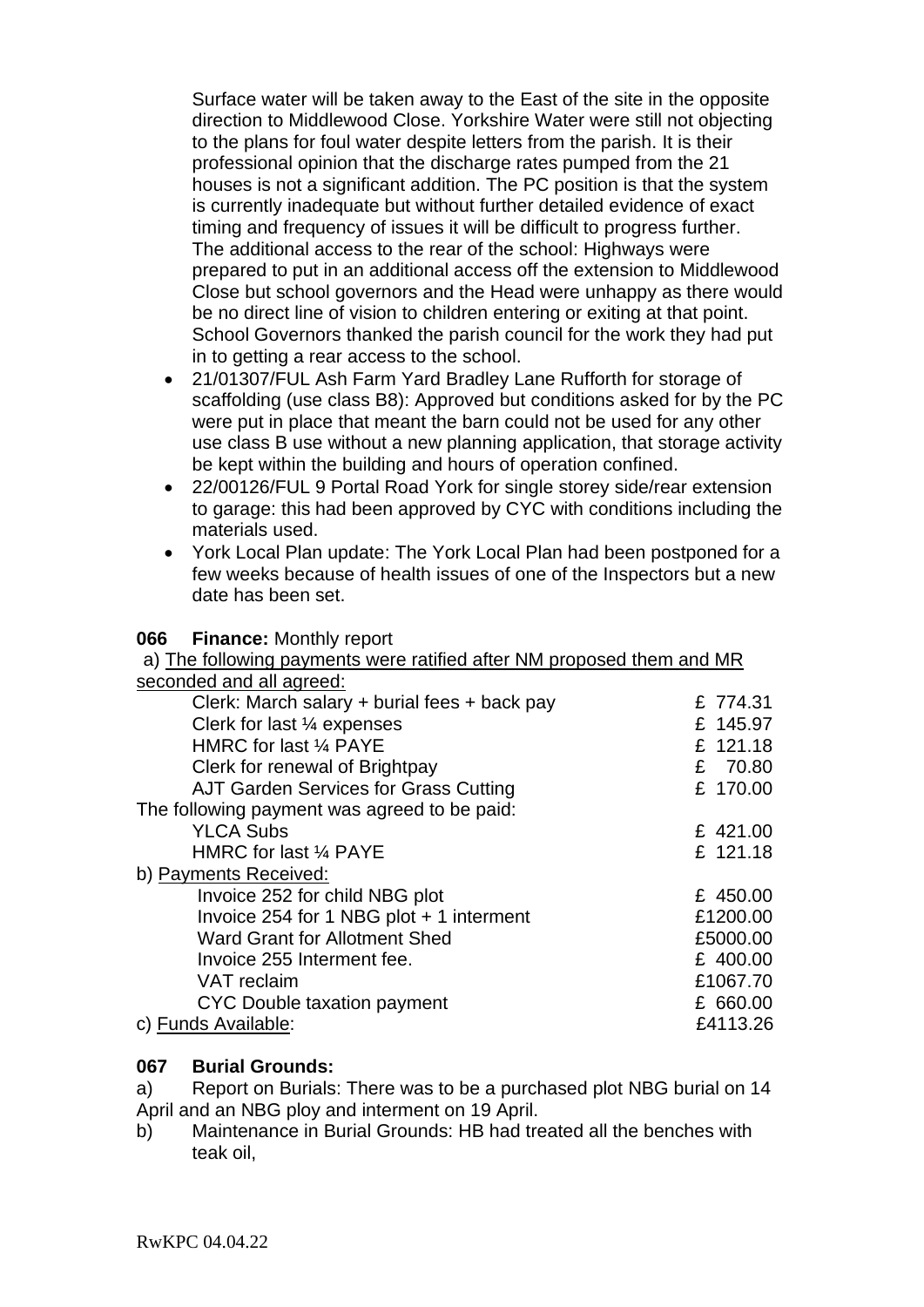**068 Website:** Planning Applications were now going on the website. JF asked that in future newsletters go on there also, this was agreed.

### **069 Rufforth:**

- Parish Garden: PR and JW had met with neighbouring residents and agreed the boundary. Residents will erect a low fence on their side of the boundary.
- Allotments: There was now a fence around the allotments, and top soil back on the allotments in piles ready to be spread out. The council were awaiting an update from Dave Meigh.

### **070 Knapton Recreational Field, Play Area:**

JF reported that the planning decision was due shortly. NM and JF were looking into problems residents were having with parking. JF and NM would write to residents that had separately emailed the Parish Council about parking to explain what they could do through CYC. NM would draft the letter.

- **071 York Community Woodland:** No further update. JF would send Cllr Paula Widdowson an email asking for a contact name from Forestry England.
- **072 Jubilee Celebrations:** Thursday 2 June 2022 at 3pm this would be a grand afternoon tea party.
- **073 North Yorkshire Police, Fire & Crime Commissioner Meeting 26 May 2022 6.30 – 7.45pm:** The Clerk would check that this was on Zoom and circulate details and whether attendees had to register. To go on next agenda.
- **074 Representatives' Reports:** To receive reports on meetings councillors have attended:

a) Rural West York Team and residents Forum Meetings: AH is trying to arrange a meeting and to get James Gilchrist to attend.

b) York Branch Yorkshire Local Councils Association: There was a meeting coming up and around the same time a Parish Charter liaison meeting.

c) Yorwaste Liaison Group: The last meeting was on 30<sup>th</sup> March, minutes have been circulated. The number of vehicle movements were in line with projected figures. The path to the bench on the hill had been completed by Yorwaste and they would cover the cost. The clerk would thank Kevin Smith on behalf of the council.

d) Rufforth Playing Fields Association: MR had circulated the minutes from the last meeting. Helen Lawrie was stepping down and Craig Hurst would soon be stepping down as Chair.

**075 Minor Matters and Items for the Next Agenda:** JF spoke of a planning issue in Knapton involving a dog recreation field. Residents were suffering from dog walkers using this very early in the morning using whistles and dogs barking. JF would talk to the resident who was in contact with CYC over this issue.